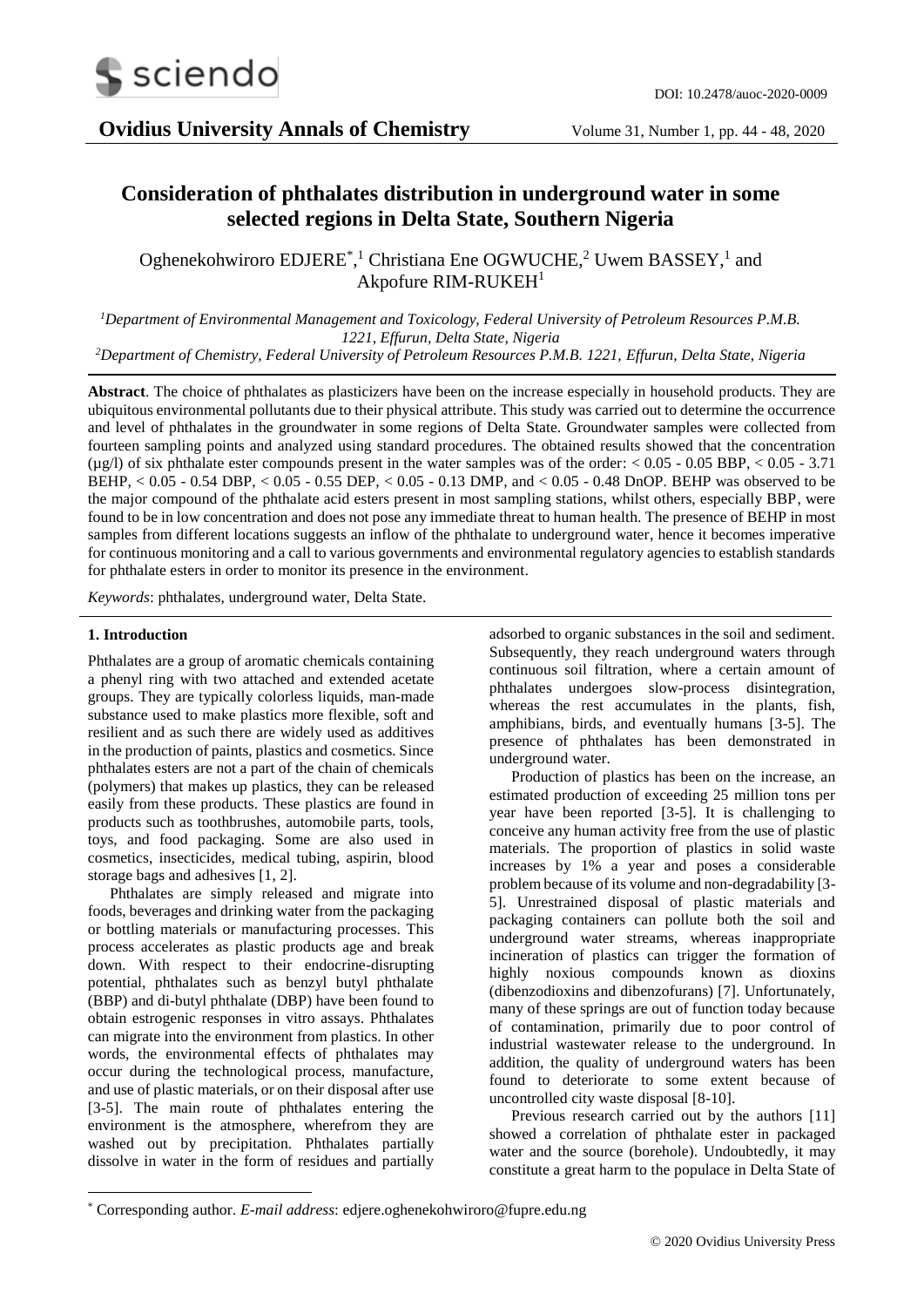Nigeria relying on underground water for drinking purpose. Hence, it is imperative to examine the level of phthalate esters within this source of water.

### **2. Experimental**

# *2.1. Description of the study area*

Delta states lie approximately between longitude 5'00 and 6' 45 East and Latitude 5'00 and 6'30 North. Delta State lies within the humid tropical zone with welldefined period of dry seasons (November – March) and rainy seasons (April - October). The rainy season caused by South-West Trade Wind blowing across the Atlantic Ocean, whilst the dry, dusty, and often referred to the North-East Trade Wind blows across the Sahara Desert dominates the dry season. The State is a conglomerate up of about 25 local government area. It is located in the south-south geopolitical zones with a land area of 18,050 km<sup>2</sup> of which more than 60 % consist of lands and the rest consist basically of rivers, creeks and mangroves [11].

## *2.2. Sample collection*

Grab water samples were collected from fourteen sampling points as shown in Table 1. Samples were collected below the groundwater table 50 m depth. At each sampling point, water samples were collected using a clean 1 l glass bottle. Samples were then stored in an ice chest until arriving at the laboratory, where they were kept in the fridge.

**Table 1.** Sampling regions and Global Positioning System coordinate

| S/<br>NO         | Site code | <b>Descriptions</b> | <b>Samples coordinates</b>      |  |  |
|------------------|-----------|---------------------|---------------------------------|--|--|
| 1.               | Sample 1  | Sapele              | N05°88'27.4"<br>E005°70'41.6"   |  |  |
| 2.               | Sample 2  | Agbor               | N06°25'34.8"<br>E006°19'82.4"   |  |  |
| 3.               | Sample 3  | Umutu               | N05°92'46.1"<br>E006°23'27.7"   |  |  |
| $\overline{4}$ . | Sample 4  | Warri <sub>2</sub>  | N05°34'27.4"<br>E005°43'57.2"   |  |  |
| 5.               | Sample 5  | Effurun1            | N05°56'82.1"<br>E00 5°74'56.8"  |  |  |
| 6.               | Sample 6  | Ovwian              | N05°50'31.7"<br>E005°79'91.8"   |  |  |
| 7.               | Sample 7  | Asaba1              | N06°12'59.2"<br>E006°41'55.5"   |  |  |
| 8.               | Sample 8  | Asaba3              | N06°10'57.7"<br>E006°44'4.4"    |  |  |
| 9.               | Sample 9  | Asaba2              | N6°11'33.1"<br>E006°42'33.9"    |  |  |
| 10.              | Sample 10 | Effurun 2           | N05°34'27.4"<br>E005°49'14.0"   |  |  |
| 11.              | Sample 11 | Igun                | N05°44'4.5"<br>E005°58'2.2"     |  |  |
| 12.              | Sample 12 | Ughelli             | N05°26'43.116"<br>E06°13'22.26" |  |  |
| 13.              | Sample 13 | Oleh                | N05°29'15.108"<br>E06°0'46.8"   |  |  |
| 14.              | Sample 14 | Agbor               | N06°26'13.5"<br>E006°16'73.8"   |  |  |

### *2.3. Chemicals and materials*

1-Dibromoundecan (Sigma Aldrich) was used as internal standard for quantification of phthalates. Anhydrous sodium sulfate (Sigma Aldrich) as desiccant, cyclohexane for pesticide residue analysis (Carlo Erba

Reagents) as extractant, water (Milli-Q) and acetone (Honeywell) were used as received, without further purification.

# *2.4. Sample handling, pre-treatment and extraction of water*

Water samples were collected in amber glass containers and sealed with a glass stopper followed by a metal clip. Samples were refrigerated at  $4 \degree C$  from the time of collection until extraction. To 0.5 l of sample were added 1 ml cyclohexane internal standard solution and then 9 ml cyclohexane. Liquid/liquid method of extraction [11] was done for an average of 1 h using a coated magnetic glass stirrer.

### *2.5. Quality control and GC/MS analysis of phthalate in water*

Distilled water was used as a control sample during the experimental process. It was analyzed separately for all phthalates acid esters. To ascertain repeatability, a triplicate analysis was carried out, with error within the range of ±12-15%. Analytes were identified and quantified using a gas chromatograph coupled with a mass spectrometer. Large-volume injection (LVI) technique was used to introduce 10 μl of the sample solvent extract at an approximate rate of 4.6 µl/s into the injector. GC/MS was carried out according to procedure described by Institute Bachema Quality Management Guidelines as certified ISO 17025 [14-16]. The injector was kept at an initial temperature of 78 °C and rises to 300 °C at a heating rate of 5 °C/s. Oven initial temperature was kept at 70 °C with gradual increased to 300 °C at a rate of 20 °C/min. Liquid nitrogen cryocooling unit was used to cool the injector's temperature [12, 13].

# **3. Results and discussion**

Table 2 shows the various concentrations of phthalates in borehole water samples and the total amount of phthalates present in each sampling point. The total concentration of phthalates ranges from  $< 0.05 \mu g/l$  – 4.24 µg/l, with the highest total phthalates concentration recorded in Agbor 1 (sample 2) with a concentration of 4.24 μg/l followed by Effurun 2 (sample 5) and Ughelli with a concentration of 2.83 μg/l and 1.38 μg/l respectively, whilst the lowest total phthalates concentrations was recorded in Asaba1 and Asaba 3. The range of individual phthalates is of the order  $0.2 -$ 1.7 µg/l. Generally, the pattern of the phthalate concentration shows BEHP > DEP > DBP > DnOP >  $DMP > BBP$  within this two sampling position. The concentration of BBP, BEHP, and DnOP obtained in sampling point 2 (Agbor 1) is higher than other sampling points except for DMP and DEP, which are below the detection limit which is 0.05 µg/l. It is noted that the concentration of BBP was not detected in all samples except in sample 2 (Agbor 1), thus it was below the detection limit of all samples which is at 0.05 µg/l. It was generally noted that BEHP was more prevalent and has the highest concentrations in most of the Station. It was followed by DEP and DBP. The least occurring phthalate was BBP, which was not detected in all the locations with the exception of sample 2. It was closely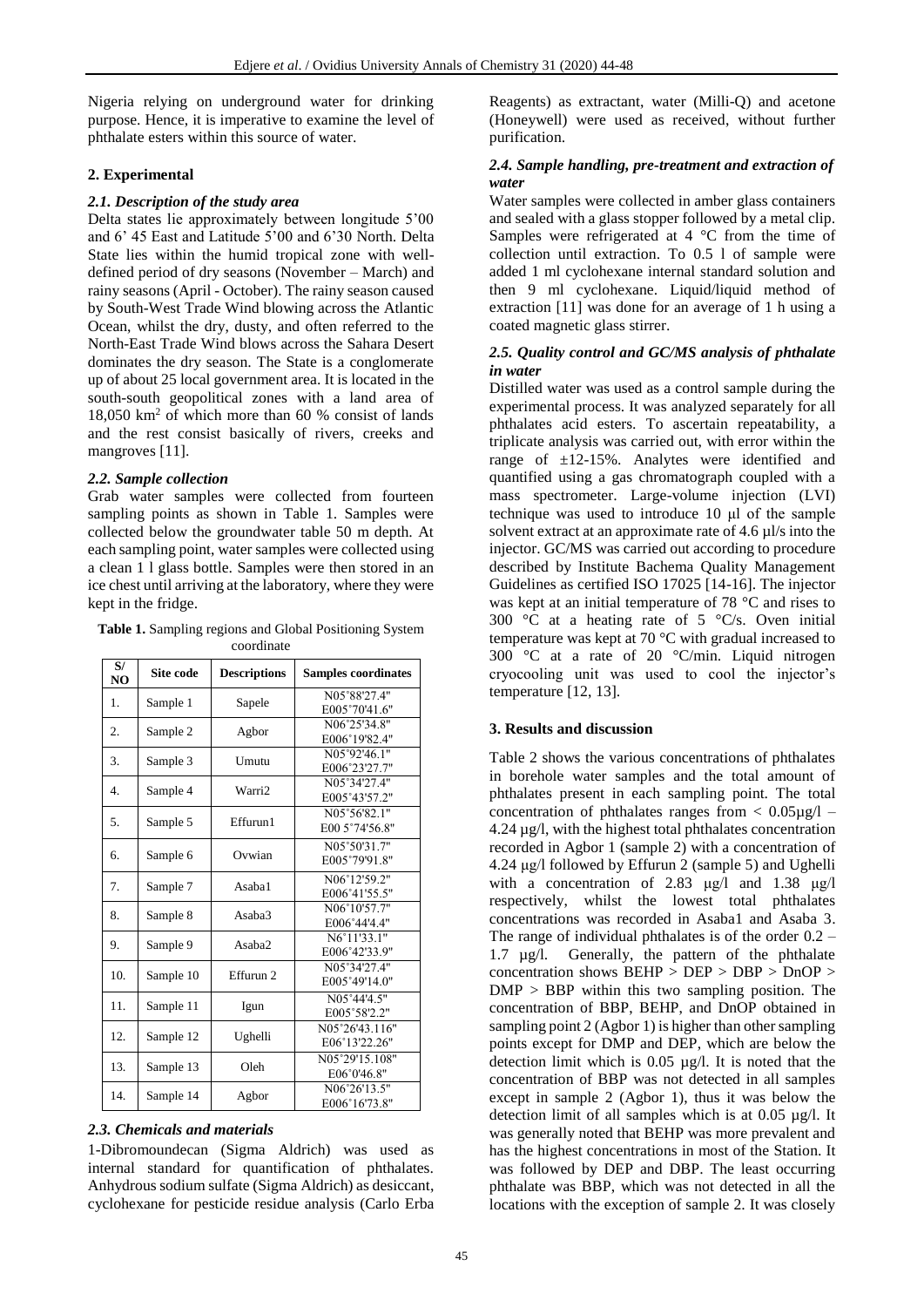followed by DnOP and DMP. Since the concentration of BEHP samples which is the most dominant phthalates in the groundwater, has the highest concentration of 3.71 µg/l at sample 2 of which, according to the standards for drinking water quality of USEPA, the maximum admissible concentration should be  $3 \mu g/l$ . Therefore, the maximal values BEHP concentrations exceeded the MAC of USEPA, which indicates that the local government should pay more attention to the control of PAEs pollution in groundwater to prevent further

pollution [17]. The concentration of DBP was present basically in only two samples which were sample 3 and sample 2 with a concentration of 0.54  $\mu$ g/l and 0.48  $\mu$ g/l respectively, whilst at other sampling points it was below the detection limit. Also, it was noted that DEP was not detected in all the sampling stations, with the exceptions of sampling point 4, 5 and 10 with concentrations of 0.1  $\mu$ g/l, 0.55  $\mu$ g/l and 0.09  $\mu$ g/l respectively.

|           | <b>BBP</b> | <b>BEHP</b> | <b>DBP</b> | <b>DEP</b> | <b>DMP</b> | <b>DNOP</b> | <b>TOTAL</b> |
|-----------|------------|-------------|------------|------------|------------|-------------|--------------|
| Sample 1  | < 0.05     | 0.89        | < 0.05     | < 0.05     | < 0.05     | < 0.05      | 0.89         |
| Sample 2  | 0.05       | 3.71        | < 0.05     | < 0.05     | < 0.05     | 0.48        | 4.24         |
| Sample 3  | < 0.05     | 0.89        | < 0.05     | < 0.05     | 0.05       | < 0.05      | 0.94         |
| Sample 4  | < 0.05     | 0.99        | 0.48       | 0.1        | 0.13       | < 0.05      | 1.7          |
| Sample 5  | < 0.05     | 1.77        | 0.54       | 0.55       | < 0.05     | < 0.05      | 2.86         |
| Sample 6  | < 0.05     | 0.2         | < 0.05     | < 0.05     | < 0.05     | < 0.05      | 0.2          |
| Sample 7  | < 0.05     | < 0.05      | < 0.05     | < 0.05     | < 0.05     | < 0.05      | < 0.05       |
| Sample 8  | < 0.05     | < 0.05      | < 0.05     | < 0.05     | < 0.05     | < 0.05      | < 0.05       |
| Sample 9  | < 0.05     | 0.25        | < 0.05     | < 0.05     | < 0.05     | < 0.05      | 0.25         |
| Sample 10 | < 0.05     | 0.35        | < 0.05     | 0.09       | < 0.05     | < 0.05      | 0.44         |
| Sample 11 | < 0.05     | 0.56        | < 0.05     | < 0.05     | < 0.05     | < 0.05      | 0.56         |
| Sample 12 | < 0.05     | 1.38        | < 0.05     | < 0.05     | < 0.05     | < 0.05      | 1.38         |
| Sample 13 | < 0.05     | 0.13        | < 0.05     | < 0.05     | < 0.05     | 0.13        | 0.26         |
| Sample 14 | < 0.05     | 0.51        | < 0.05     | < 0.05     | < 0.05     | < 0.05      | 0.51         |

Table 2. Concentrations (µg/l) of phthalate esters in borehole water samples

DMP was observed to be more in Station 4 (0.13 μg/l) and lesser in Station 3 (0.05 μg/l), these were the stations whereby it was above the detection limit, but others were less ( $< 0.05 \mu g/l$ ). Hence, the possibility of DMP degradation is not ruled out since the water solubility of the alkyl phthalate ester generally varies inversely with the length of the alkyl side chain. Phthalates have a remarkable large variation in their solubility with DMP being moderately soluble [18]. This also explains why BBP (benzyl-butyl-phthalates) was detected only in Station 2 ( $< 0.05 \mu g/l$ ).

BEHP is detected in virtually in all samples. Due to its suitable properties and the low cost, BEHP is widely used as a plasticizer in manufacturing of articles made of polyvinyl chloride, such as sewage pipes, and is a component of many household items, including tablecloths, floor tiles, shower curtains, garden hoses, rainwear, dolls, toys, shoes, medical tubing, furniture upholstery, and swimming pool line [19].

BEHP and DNOP are isomers with a higher molecular weight of 390.56 g/mol. Diisoctylphthlate (DNOP) is not detected in most samples, mainly because BEHP is found to have a fourfold solubility compared to DNOP [20]. High molecular weight esters persist more in the environment. This can be seen in Table 2 as most samples contain less of lower molecular weight phthalates. It may be possible that solubility of phthalate esters increases with increasing carbon chain.

In Fig. 1, the patterns of phthalate ester concentration for each of the stations are:

- $BEHP$  > DMP  $\geq$  DBP  $\geq$  DEP  $\geq$  DnOP  $\geq$  BBP (sample 1);
- $BEHP$  > DnOP > DMP  $\geq$  DEP  $\geq$  DMP  $\geq$  BBP (sample 2);
- $BEHP$  >  $DMP \ge DBP \ge DEP \ge DnOP \ge BBP$ (sample 3);
- $BEHP$  >  $DBP$  >  $DMP$  >  $DEP$  >  $DnOP \geq BBP$ (sample 4);
- $BEHP$  >  $DEP$  >  $DBP$   $\geq$   $DnOP$   $\geq$   $DMP$   $\geq$   $BBP$ (sample 5);
- $BEHP$  >  $DMP \geq DBP \geq DEP \geq DnOP \geq BBP$ (sample 6);
- $BEHP \geq DMP \geq DBP \geq DEP \geq DnOP \geq BBP$ (sample 7);
- $BEHP \geq DMP \geq DBP \geq DEP \geq DnOP \geq BBP$ (sample 8);
- $BEHP$  >  $DMP \geq DBP \geq DEP \geq DnOP \geq BBP$ (sample 9);
- $BEHP$  >  $DMP \ge DBP \ge DEP \ge DnOP \ge BBP$ (sample 10);
- $BEHP$  >  $DMP \ge DBP \ge DEP \ge DnOP \ge BBP$ (sample 11);
- $BEHP$  > DMP  $\geq$  DBP  $\geq$  DEP  $\geq$  DnOP  $\geq$  BBP (sample 12);
- $BEHP \geq DnOP > DBP \geq DEP \geq DnOP \geq BBP$ (sample 13);
- $BEHP$  >  $DMP \geq DBP \geq DEP \geq DnOP \geq BBP$ (sample 14).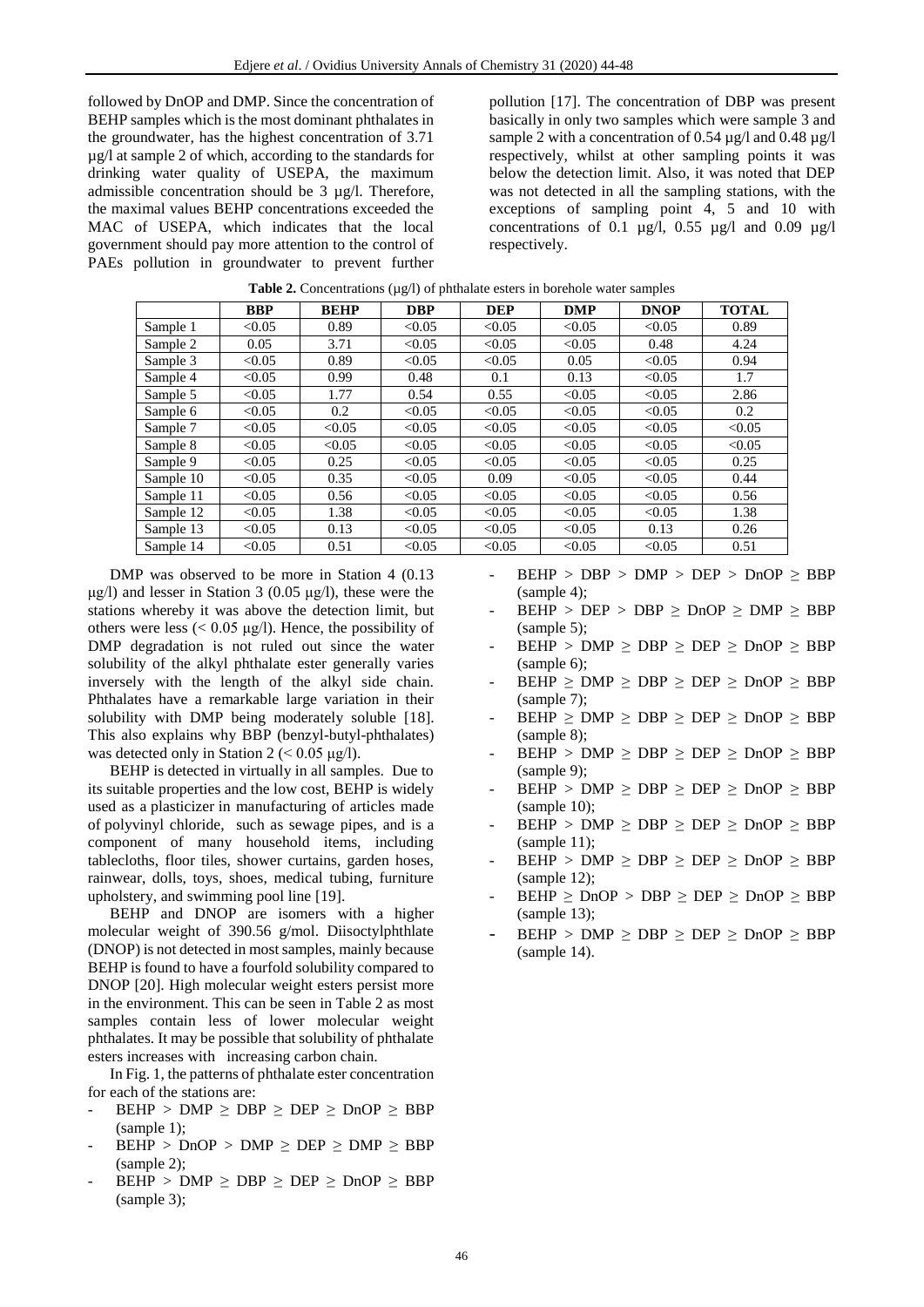

**Figure 1.** Variation of phthalate esters in sampling regions

In Fig. 2, the total phthalate acid ester concentration ranged between  $< 0.05 \mu g/l$  to 4.24  $\mu g/l$ . It was noted that sample 7 and sample 8 have the lowest concentration of  $< 0.05 \mu g/l$ , while sample 2 and sample 5 have the highest total phthalate concentration of 4.24 and 2.86 µg/l respectively. The observed concentration of BEHP at this sampling point (sample 2) is  $3.71 \mu g/l$ , which is the highest when compared to other phthalates, especially DMP, DBP and DEP, which are  $< 0.05 \mu g/l$ . Alarming concentration of BEHP (3.71 µg/l) may tend to pose threat. It is being considered a priority hazardous substance and also poses a serious risk of cancer in human, especially through dermal absorption (bathing) or ingestion (drinking). The concentration of DBP, BBP, DEP, and DMP in the groundwater was found to be at a level that does not pose an immediate threat, but when accumulated over some period of time may be highly dangerous. Geological setting of sampling in region 2 (Agbor) as described by Oyem et al. [21] is mainly compost of tertiary sedimentary sandstone with fine to coarse reddish sediments in texture giving it a porous nature. This might have provided leeway for easy passage of leachate into the groundwater in the underlying aquifer.



**Figure 2.** Total concentration of phthalate esters

As a result of this health threat, it is important that the Nigeria government should set up indigenous standards for phthalate acid ester in consumer products throughout the nation.

#### **4. Conclusion**

Groundwater is a major source of water for the urban regions of Delta State, in which it is used for drinking and some other domestic activities. This study was carried out to determine the occurrence and distribution of some phthalate groups in the groundwater of some selected region of Delta State. Six groups of phthalates were detected in the fourteen sampling stations with BEHP having the highest concentration in almost all regions. However, the amount of phthalates present in

these regions is in low concentrations and thus it does not pose any immediate health threats to both humans and animals, especially when consumed.

**Recommendation.** Although the level of phthalates concentration observed in this study is very low to pose any threat to human health, the need for constant monitoring of the level of BEHP is essential, especially in Agbor study location due to the rising commercial activities within this suburb. It is also important that both the state and federal government of Nigeria should set up indigenous standards for phthalates to monitor and regulates its presence in the environment

#### **Conflict of interest**

Authors have declared that no conflict of interest exists.

#### **References**

- [1]. ATSDR Agency for Toxic Substances and Disease Registry. http://www.atsdr.cdc.gov accessed on December 16, 2011.
- [2]. U. Kotowska, K. Garbowska, V.A. Isidorov, Distribution coefficients of phthalates between absorption fiber and water and its using in quantitative analysis, Anal. Chim. Acta 560 (2006) 110–117.
- [3]. World Health Organization. International program on chemical safety. Diethylhexyl phthalate. Environmental health criteria No. 131. Geneva: WHO; 1992.
- [4]. D.B. Peakall, Phthalate esters: occurrence and biological effects, Residue Rev. 54 (1975) 1-41.
- [5]. D.N. Brooke, S, Dobson, PD, Howe, IR, Nielsen IR, Environmental hazard assessment: di-(2 ethylhexyl) phthalate. London: United Kingdom Department of the Environment, Toxic Substances Division; 1991. Report TSD/2.
- [6]. J. Autian, Toxicity and health threats of phthalate esters: review of the literature, Environ Health Perspect. 4 (1973) 3-26.
- [7]. D. Puntariæ , Z. Šmit, J, Bošnir, J, Topolovec, (2000) Small countries and the dioxin scandal: how to control imported food? Croat. Med. J. 41 (2000) 150-3.
- [8]. Ruðer Boškoviæ Institute, Center of Marine Research. Report on additional analysis of soil, filtration waters and underground waters in the Jakuševac waste dump area (in Croatian). Zagreb: (1996).
- [9]. Ruðer Boškoviæ Institute, Center of Marine Research. Report on analysis of underground water samples from the Petruševec location (in Croatian). Zagreb: RuðerBoškoviæ Institute, Center of Marine Research, 1997.
- [10]. Zagreb Institute of Public Health, Report on the Jakuševac waste dump impact on underground waters (in Croatian). Zagreb: Zagreb Institute of Public Health, 1998.
- [11]. E. Oghenekohwiroro, G. Asibor, U. Bassey, Evaluation of phthalates content and their health effect in consumed sachet of water brands in Delta